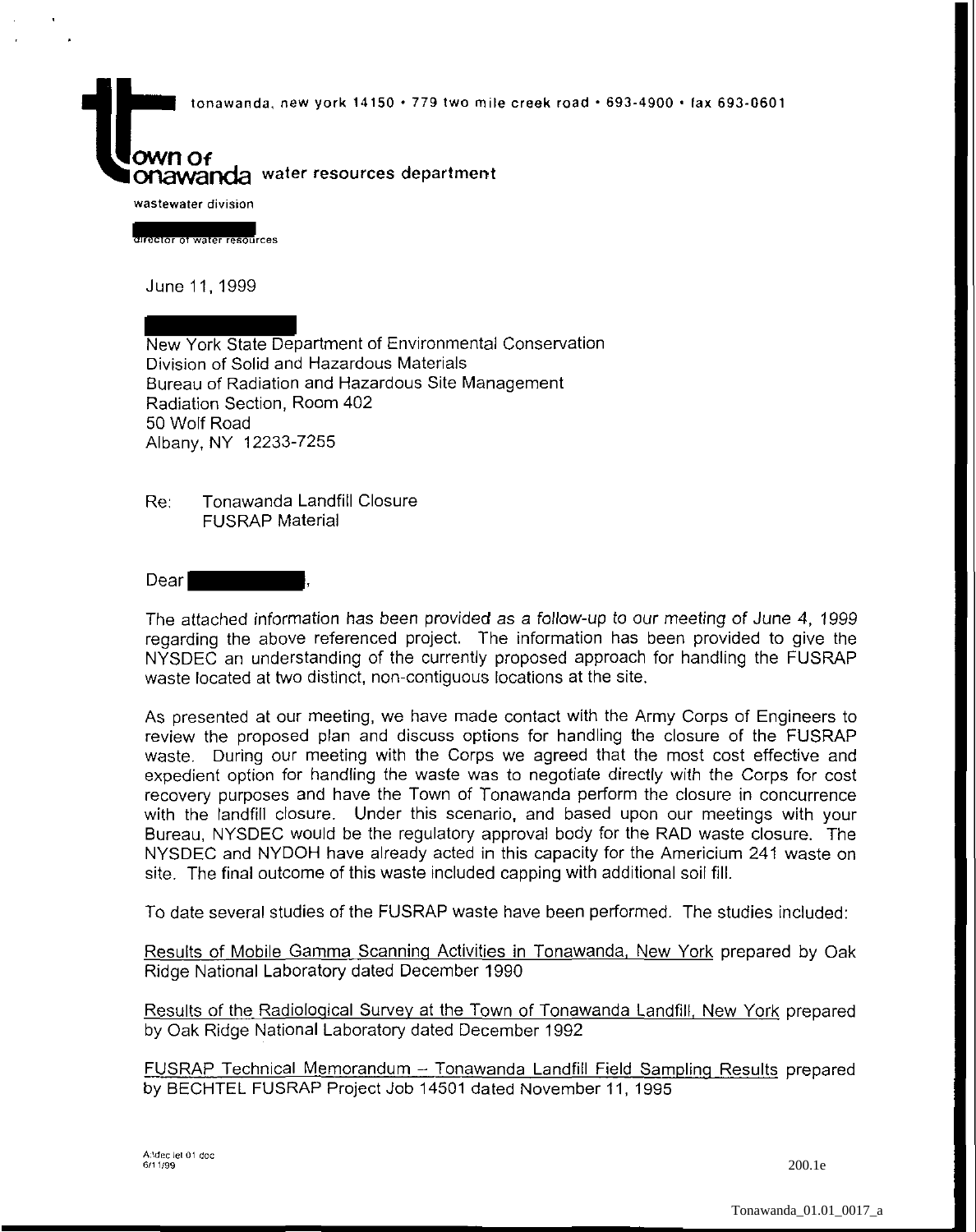Technical Memorandum Radiological Human Health Assessment for the Town of Tonawanda Landfill prepared by US Army Corps of Engineers, February 1999 (Attached)

Our meetings with the US Army Corps have indicated our proposed Closure Plan for the landfill, with the addition of added barrier material over the RAD waste areas and institutional controls, would be an acceptable closure alternative for the site. The Corps also concurs with our thought that the consolidation of the FUSRAP material from the Mud Flats area would also be an acceptable method for reducing the overall closure costs, making the Mud Flats property developable and provide a timely closure of the site.

## Proposed Closure Plan

The proposed Closure Plan for the site will include the following components related to the RAD Waste portion of the closure:

1) Waste Relocation – Waste relocation will take place from three separate areas. Two of these areas include the FUSRAP material.

The first FUSRAP area is located on the North edge of the site. Waste/FUSRAP material will be consolidated from an area along the edge of the property, to a maximum depth of 3 feet. The relocation of the waste will reduce the amount of capping required, create an additional buffer from the adjacent residences rear yards and allow for the installation of a perimeter control system including a clay berm and leachate collection system. The total amount of waste/FUSRAP material that will be relocated is currently estimated at 3,400 cyd. The material will be placed immediately adjacent to the excavation and placed over the FUSRAP material that will remain in-place. No relocated FUSRAP material will be placed outside its current horizontal limit.

The second FUSRAP area is located in the Mud Flats. The Technical Memorandum (Feb 1999) estimated that total volume of FUSRAP material in this area to be 1,700 cyd. Our proposed plan will be to relocate this waste material to the North Edge of the landfill, over the existing FUSRAP material area.

Third area is waste located within the Niagara Mohawk Right-of-Way, on the southern side of the landfill property. The waste in this area is not radioactive. The removal of waste from this area will not effect the radioactive waste relocation. Negotiations with Niagara Mohawk have prompted this material to be relocated.

Procedures will be put into place for the proper material handing and "verification of removal" from the waste relocation areas. In addition, a field survey will be performed during the cover placement to ensure the additional barrier material and the final cover system.

A drawing is attached which illustrates the FUSRAP and waste relocation limits. Please note, following our meeting discussion, we have further reduced the amount of material to be handled on the North side of the landfill. The material to be relocated will only consist of waste less than 3' in thickness and will provide for a clean buffer to adjacent properties.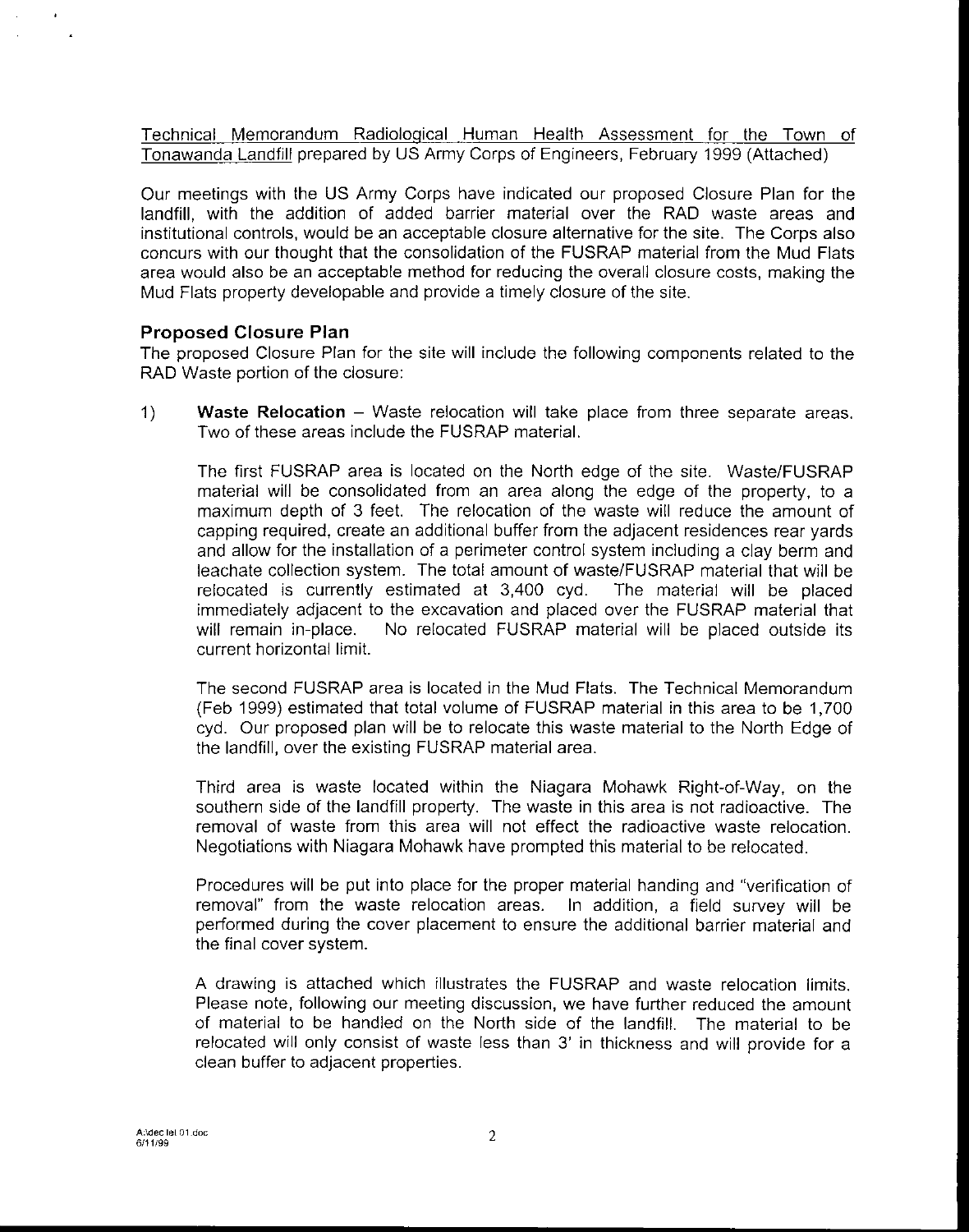- 2) Site Fill Fill will be added to the landfill site in order to create the proposed barrier over the RAD waste areas and also provide for a shallow slope for recreational use. A minimum of 3' of total fill/cap material will be placed over the radiological waste.
- 3) **Capping-** A final cover system will be placed over the entire landfill. The final cover system will be designed to meet all NYSDEC requirements. Additional barrier fill will be placed over ALL the RAD areas (both the FUSRAP and Americium). The final cover and barrier fill will have a minimum combined thickness of 36". In order to ensure that the full extent of coverage has been met, the additional barrier fill boundary will be extended a minimum of 50' beyond the RAD waste limits, within the waste limit boundary.

## **Human Health and the Environment**

The Health Assessment prepared by the Corps for the site indicates that the closure of the site will not create an unacceptable risk for human health and the environment. The study anticipates the final closure use as recreational. The Town has plans for creating several soccer fields and walking/bike paths on the site.

A review of the DEC TAGM you provided has given some insight into the Department's requirements for the protection of public health and the environment. The TAGM has a maximum allowable exposure rate of 10 mrem/year for unrestricted use. The analysis performed by the Corps indicates levels below this for the landfill recreational use. The remediation worker scenario exceeds this limit, although the TAGM does allow for this limit to be exceeded during construction activities with a decision from the Chief of the Bureau of Radiation.

The scenario that reflects the impact to adjacent residents during remediation construction was not performed. This scenario may be necessary to fully comply with the TAGM. Provisions can be made during the construction activities that will negate this impact.

The Town of Tonawanda is very anxious to move forward with the closure of the landfill. We believe it is in the best interest of the Town of Tonawanda residents for the most expedient and cost effective closure alternative to be selected to handle this site. We look forward to working with the DEC in closing the Town of Tonawanda Landfill.